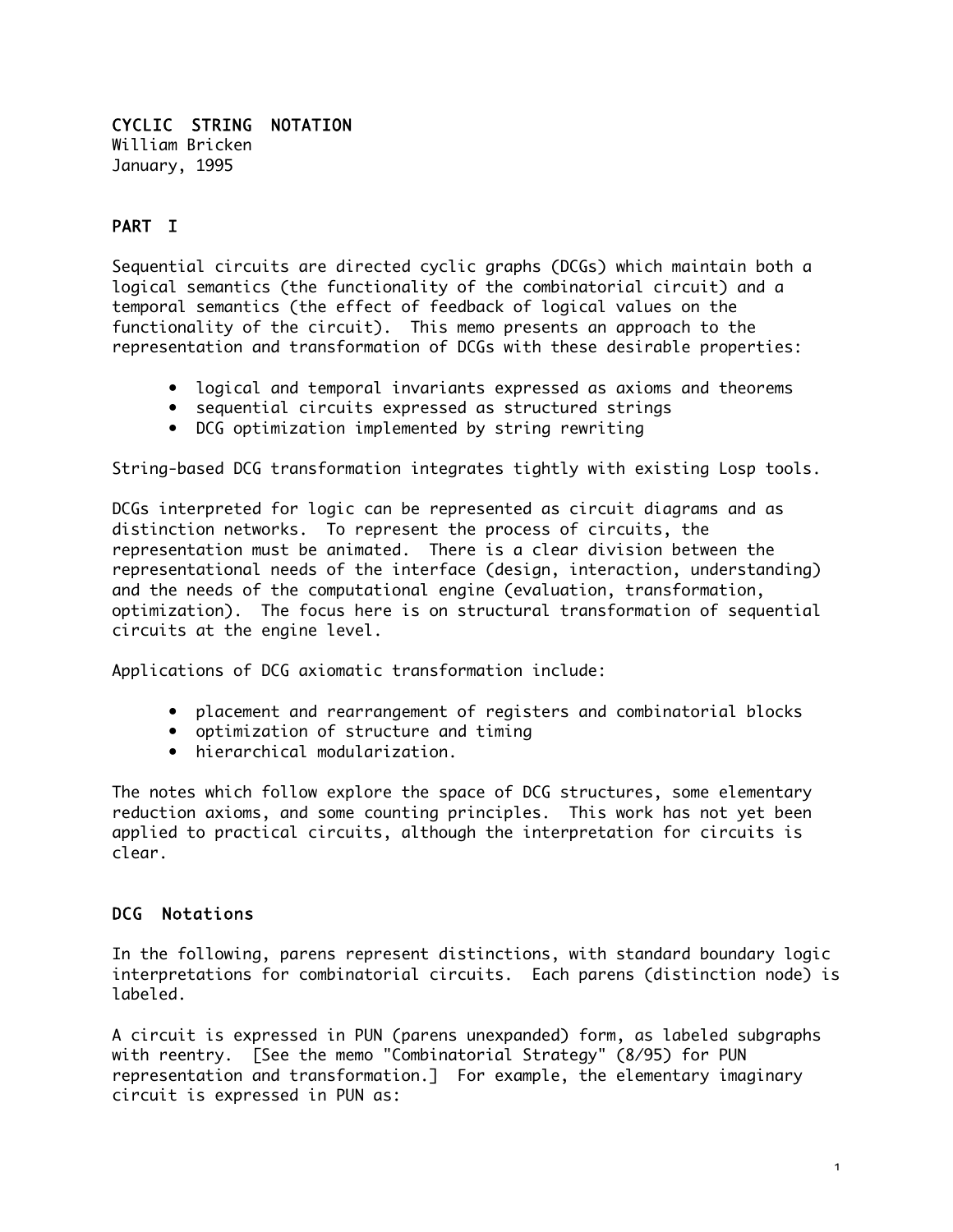$$
out = (in)
$$
  
in = out

PUN can be expanded to cyclic string notation by substituting the algebraic labels:

 $out = (out)$ 

The temporal semantics of this structure can be expressed by indexing:

```
out0 = 
out1 = (out0)...
outN = (outN-1)
```
A critical issue is the mixture between PUN and expanded forms. Cyclic string notation was developed to permit flexibility in shifting between levels of expansion.

## Example

For a more complex example, consider the naive counter in Shoup's Transition Logic memo (notation is slightly modified but the techniques are strongly associated):

$$
0 = (\text{in})
$$
  
\n
$$
1 = (\text{in } 8)
$$
  
\n
$$
2 = (\text{in } 7)
$$
  
\n
$$
3 = (1 4)
$$
  
\n
$$
4 = (2 3)
$$
  
\n
$$
5 = (0 3)
$$
  
\n
$$
6 = (0 4)
$$
  
\n
$$
7 = (5 8)
$$
  
\n
$$
8 = (6 7)
$$
  
\n
$$
out = 7
$$

This PUN form has plenty of reentry, but expansion/substitution steps both simplify the representation and expose the symmetries. Note that substitution here has the semantics of tracing a signal through the entrant circuit. Thus, expansions/substitutions which do not force reentries in the same equality are simply changing dnode \*names\* from explicit to implicit form.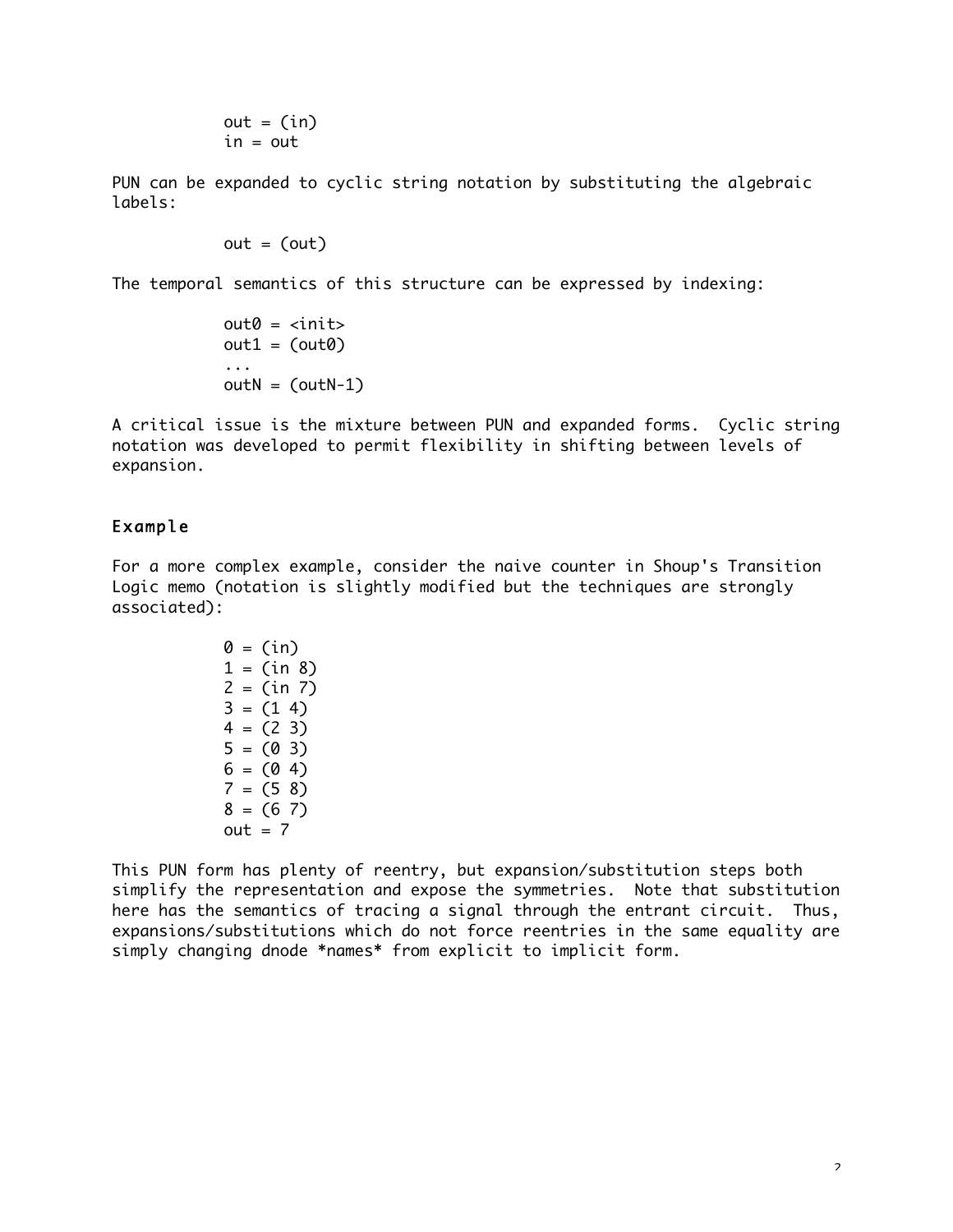Eliminate {0, 1, 2, 5, 6}:

 $3 = ((in 8) 4)$  $4 = ((in 7) 3)$  $7 = (((in) 3) 8)$  $8 = (((in) 4) 7)$  $out = 7$ 

Eliminate {4, 8} [Flagg Resolution, must substitute for all occurrences]:

3 = ((in (((in) ((in 7) 3)) 7)) ((in 7) 3))  $7 = (((in) 3) (((in) ((in 7) 3)) 7))$ 

Further substitution now iterates the circuit temporally. Note that no information or structure or functionality is lost across these different expansions. Also note some choice of what basis nodes to use, for eg:

Eliminate {3, 8}

4 = ((in 7) ((in (((in) 4) 7)) 4)) 7 = (((in) ((in (((in) 4) 7)) 4)) (((in) 4) 7))

## The Cutting Edge

For simplification of the circuit, the important issue is now: What are the valid transformations, the axioms of reentry?

We have not yet studied this issue in depth, but both the Varela and the Shoup systems are candidates. As an example, the Varela calculus has the following axioms:

> $((X) Y) X = X$  $((X Y)(X Z)) = X ((Y)(Z))$  $(X i) X = X i$

where X can be high, low, or reentrant, and i is the elementary oscillating/imaginary form. By permitting variables to be reentrant, string transformations on expanded circuits can be made without violation of invariants.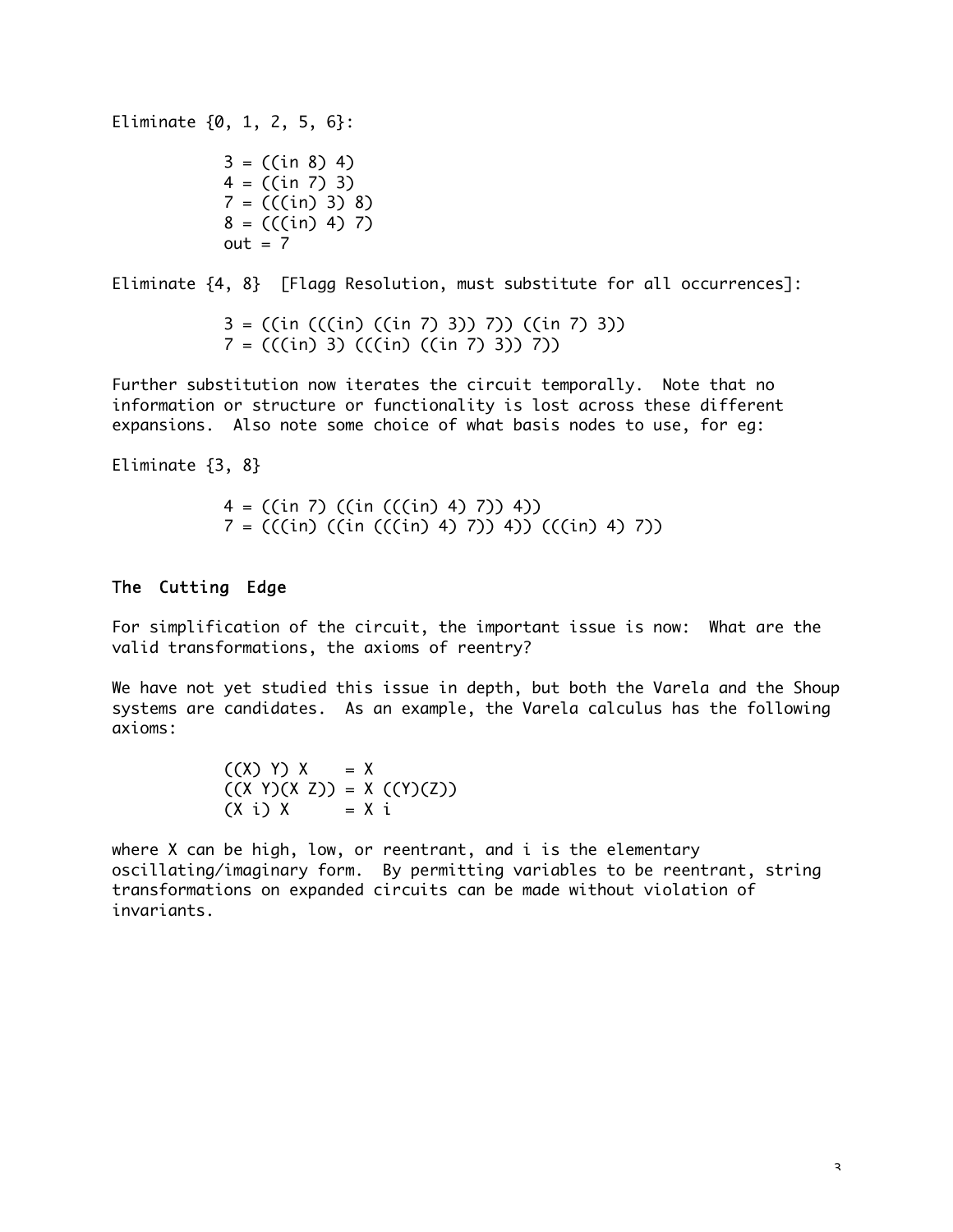## PART II

To explore cyclic string notation and DCGs in general, an exhaustive listing of simple DCGs was generated and forms were counted. Samples of this listing follow:

All DCGs:

innermost parens is named i outermost parens is named j

> <void> () (i) i() i(i) (()) ((i))  $(i()$  $i(\theta)$  $((j))$ (j())  $j(()$  $(i(i))$  $i((i))$ i(i())  $(j(j))$  $j((j))$  $j(j())$  $(j(i))$ j((i)) j(i())  $(i(j))$  $i((j))$  $i(j())$ ((ij)) (ij())  $ij(O)$  $((())$ etc.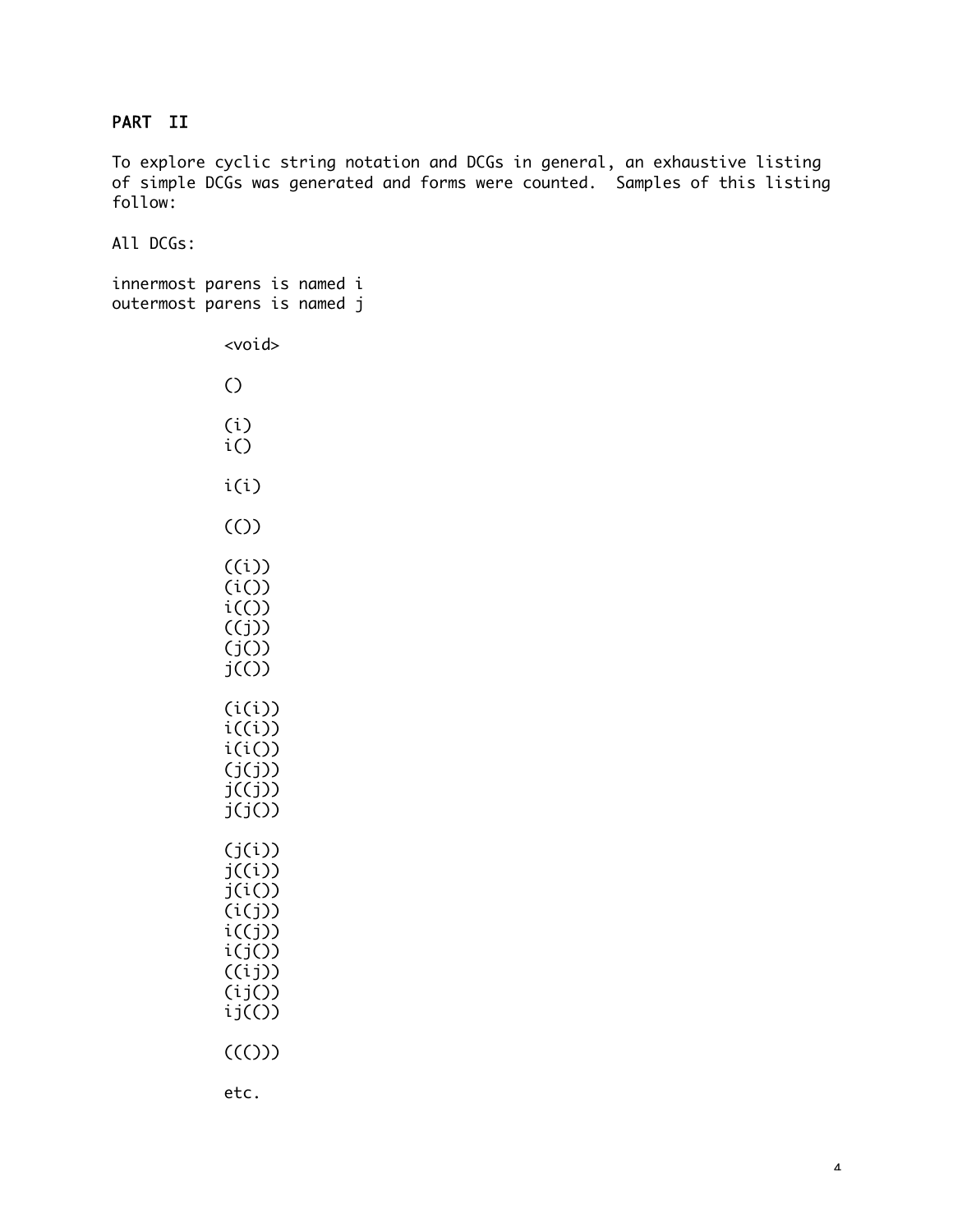The above listing incorporates some valid reentrant circuit reduction rules, in particular,

 $i$  i = i duplicate feeds of the same signal do not change functionality

 $i$  j = j i ordering of feeds does not change functionality

The growth of forms is similar to that of the binomial expansion. These forms can be counted in respect to their length, counting parens pairs as length 1.

Table entry is number of possible cyclic circuits

v Number of chars N \ Number of parens in expression:

|   | n | $\mathbf{1}$ | n-1 | $\overline{2}$ | $n-2$ |
|---|---|--------------|-----|----------------|-------|
| 1 |   |              |     |                |       |
|   | 1 |              |     |                |       |
| 3 | 1 | ्र           | 6   |                |       |
| 4 | 1 | 4            | 12  | 24             |       |
| 5 | 1 | 5.           | 20  | 60             |       |
|   |   |              |     |                |       |

CASE of N chars, parens increase from 0 to N:

| $\mathbf{1}$                                     | the <void></void>                     |
|--------------------------------------------------|---------------------------------------|
| $/N \times 1 \cdot (N-1)$<br>$\setminus$ 1/      | one paren                             |
| $/N \times 2 \cdot (N-2)$<br>$\2/$               |                                       |
| $/N \times 3 \cdot (N-3)$<br>$\frac{3}{2}$       |                                       |
|                                                  |                                       |
| $/N \times i \land (N-i)$<br>$\chi$ i/           | i parens                              |
| / $N \setminus * (N-i)$ <sup>/</sup> i<br>$N-i/$ | when N is even next term is identical |
| $\cdots$                                         |                                       |
| / $N \setminus * (N-2) \wedge 2$<br>$N-2/$       |                                       |